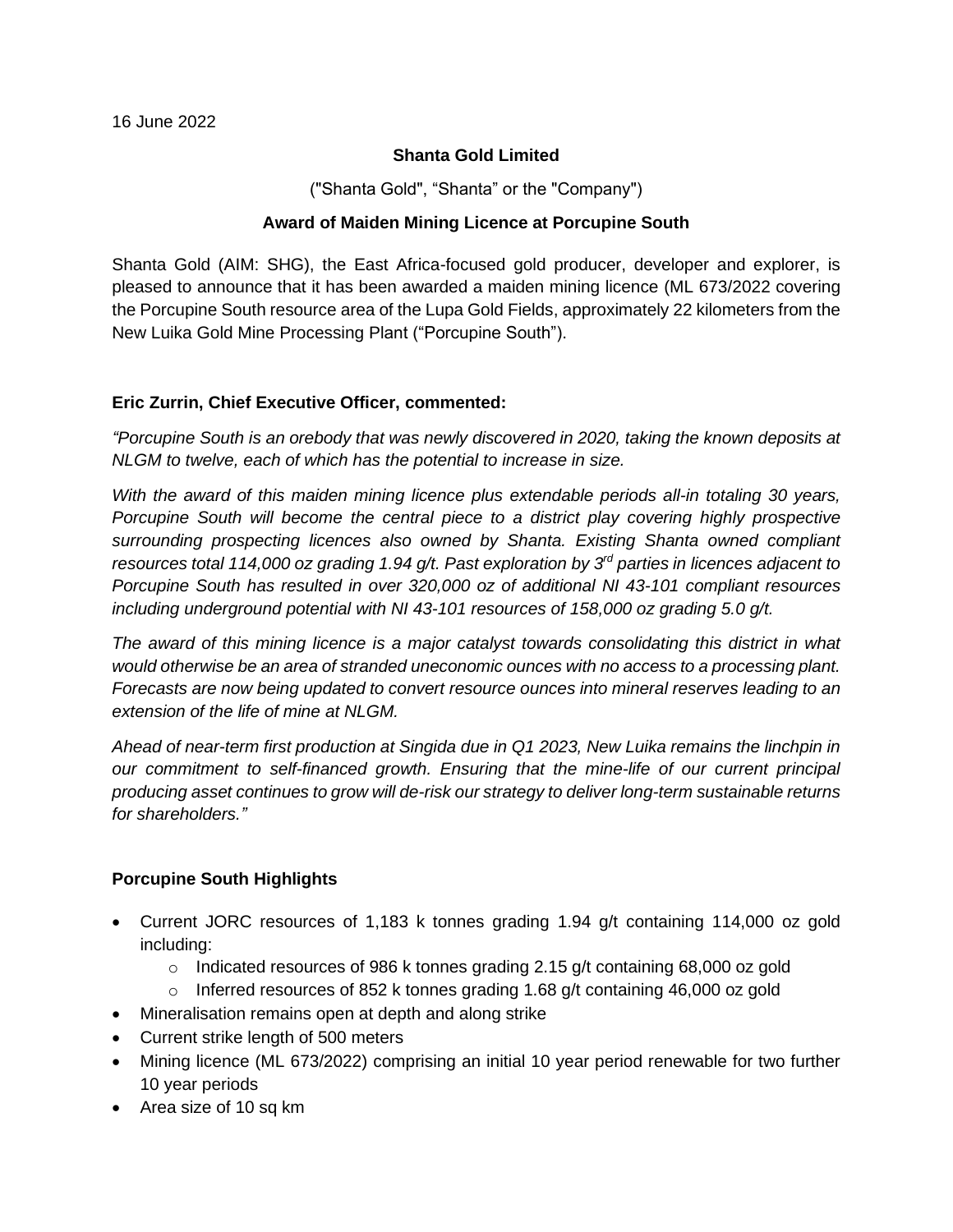• Located approximately 22 kilometers from the New Luika Gold Mine processing plant, an economically feasible trucking distance

Planned drilling in H2 2022 at Porcupine South will focus on defining the geometry of the mineralized structures and testing their down-plunge continuity extension with the potential to generate new additional resources. The drilling program is designed to test the mineralized structure to level 1120mRL (~120m vertical depth).

In 2022 Shanta conducted several technical studies on the Porcupine South licence, including the reinterpretation of the IP geophysics, soil sampling for the entire licence and its adjacent tenements for multi-element high-precision analysis, reinterpretation of the IP geophysics, surface mapping and petrographic studies. This work resulted in generation of several high potential targets in proximity to the identified resource, which will be also tested in H2 2022.

Porcupine South is located about 22 km to the east of the NLGM Processing Plant. The Northern Trend of Porcupine South strikes northwest – southeast. Gold mineralization is associated with quartz veins hosted by a shear zone at the granite – granodiorite contact and steeply dips to the northeast. Higher gold mineralization grades in the Northern Trend appear to be closely associated with strong silica and sulphide (pyrite) alteration. Pyrite occurs as disseminated, semi massive bands and stringers that infill fractures. The Northern Trend drilled and modelled so far covers a strike extent of approximately 0.5 km.

## **Enquiries:**

| <b>Shanta Gold Limited</b>                    |                      |
|-----------------------------------------------|----------------------|
| Eric Zurrin (CEO)                             | +44 (0) 14 8173 2153 |
| Luke Leslie (CFO)                             |                      |
| <b>Nominated Adviser and Joint Broker</b>     |                      |
| <b>Liberum Capital Limited</b>                |                      |
| Scott Mathieson / Ed Thomas / Nikhil Varghese | +44 (0) 20 3100 2000 |
| <b>Joint Broker</b>                           |                      |
| <b>Tamesis Partners LLP</b>                   |                      |
| Charlie Bendon / Richard Greenfield           | +44 (0) 20 3882 2868 |
| <b>Public Relations</b>                       |                      |
| <b>FTI Consulting</b>                         |                      |
| Sara Powell / Nick Hennis                     | +44 (0) 20 3727 1426 |
|                                               |                      |

*About Shanta Gold:*